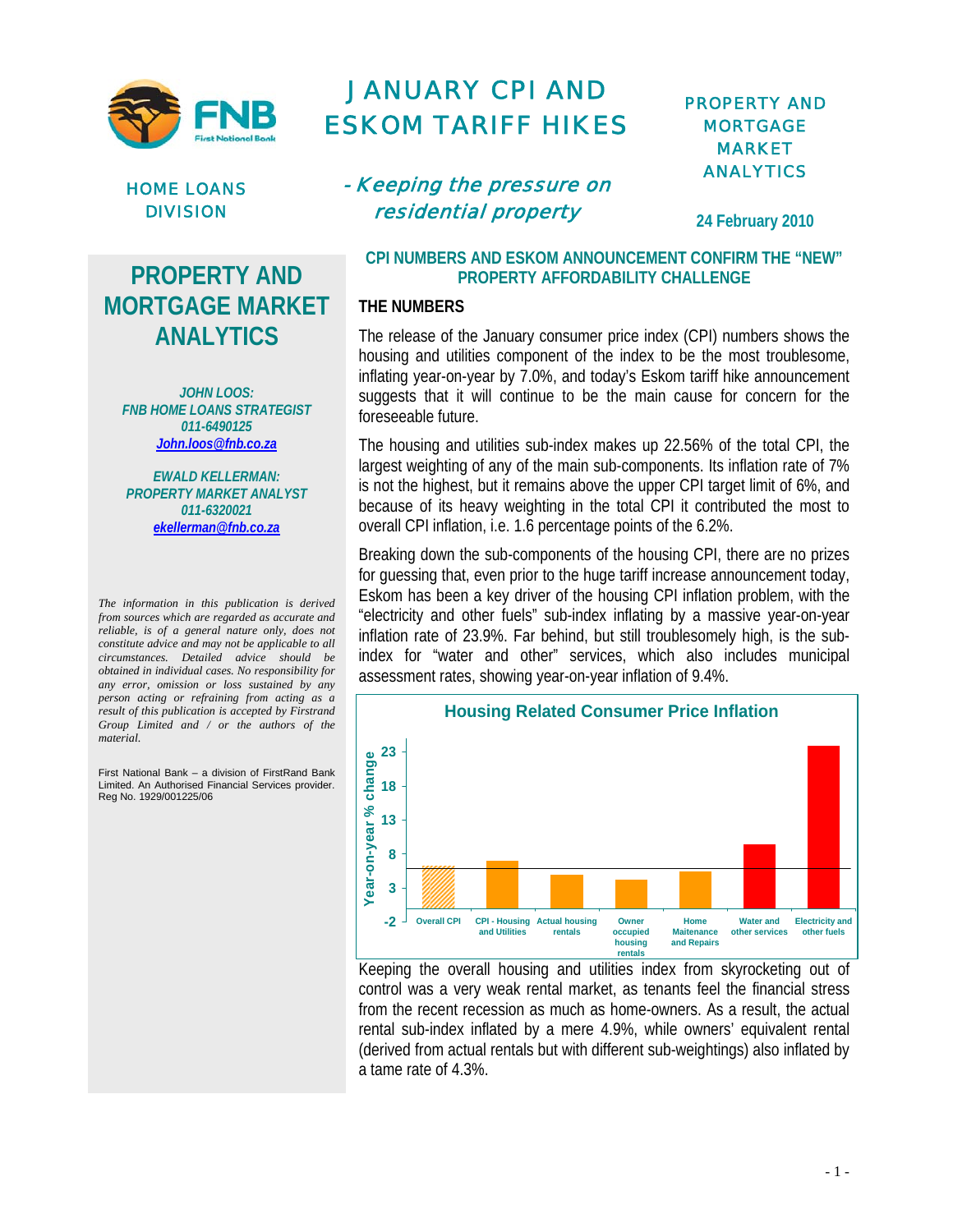# **THE OUTLOOK**

The situation looks unlikely to change over the next few years, with the housing CPI remaining the "problem child". Firstly, one should expect that at some point we may see some recovery in the rental market, causing the heavily-weighted rental indices to contribute more to the overall inflation rate. **Secondly, NERSA has announced an electricity hike of 24.8% for 2010,** with similar hikes to come in the next few years. In addition, water and sewage infrastructure is also under increasing pressure, and I would expect the utilities providing this infrastructure, along with financially pressed municipalities, to be encouraged by Eskom's success in passing the costs on to the consumer, and it would come as little surprise if we saw some future acceleration in the inflation rate for the "water and other services" sub-index too.

In short, therefore, although the CPI for housing's inflation rate stands above the 6% target limit at 7%, we are of the belief that this may still represent something of a low point, given the current rental market weakness, and that a higher housing-related inflation rate is likely to be forthcoming later in 2010.

This has the obvious implications for overall CPI. It partly drives the Firstrand view is that overall CPI inflation will stickily remain in the upper half of the CPI 3-6% target range, and that there thus exists little scope if any for further interest rate reduction.

## **CONSIDERATIONS FOR HOME BUYERS**

With interest rates believed to be at or near to the bottom of the cycle, prospective home buyers would obviously do well to do interest rate scenario planning, asking the question "what if interest rates were to rise by the usual 4-5 percentage points? Could I still afford the bond repayment?" If not, perhaps look to buy cheaper.

But the affordability issue now clearly extends far beyond merely the cost of servicing a bond, to the issue of these sharply escalating costs related to housing. Assessment rates and utilities tariffs to homes are largely unavoidable, and with all these entities being monopolies, and their charges being compulsory, the consumer has limited alternative. Besides electricity and water saving measures, the only alternative is to buy a smaller home (to reduce operating costs) or cheaper house (to reduce assessment rates).

Prospective home buyers would do well to do the scenario planning in the area of rates and tariffs too, therefore, planning their purchase on the assumption that the current rates and tariffs paid on the targeted property will probably rise dramatically in the next few years.

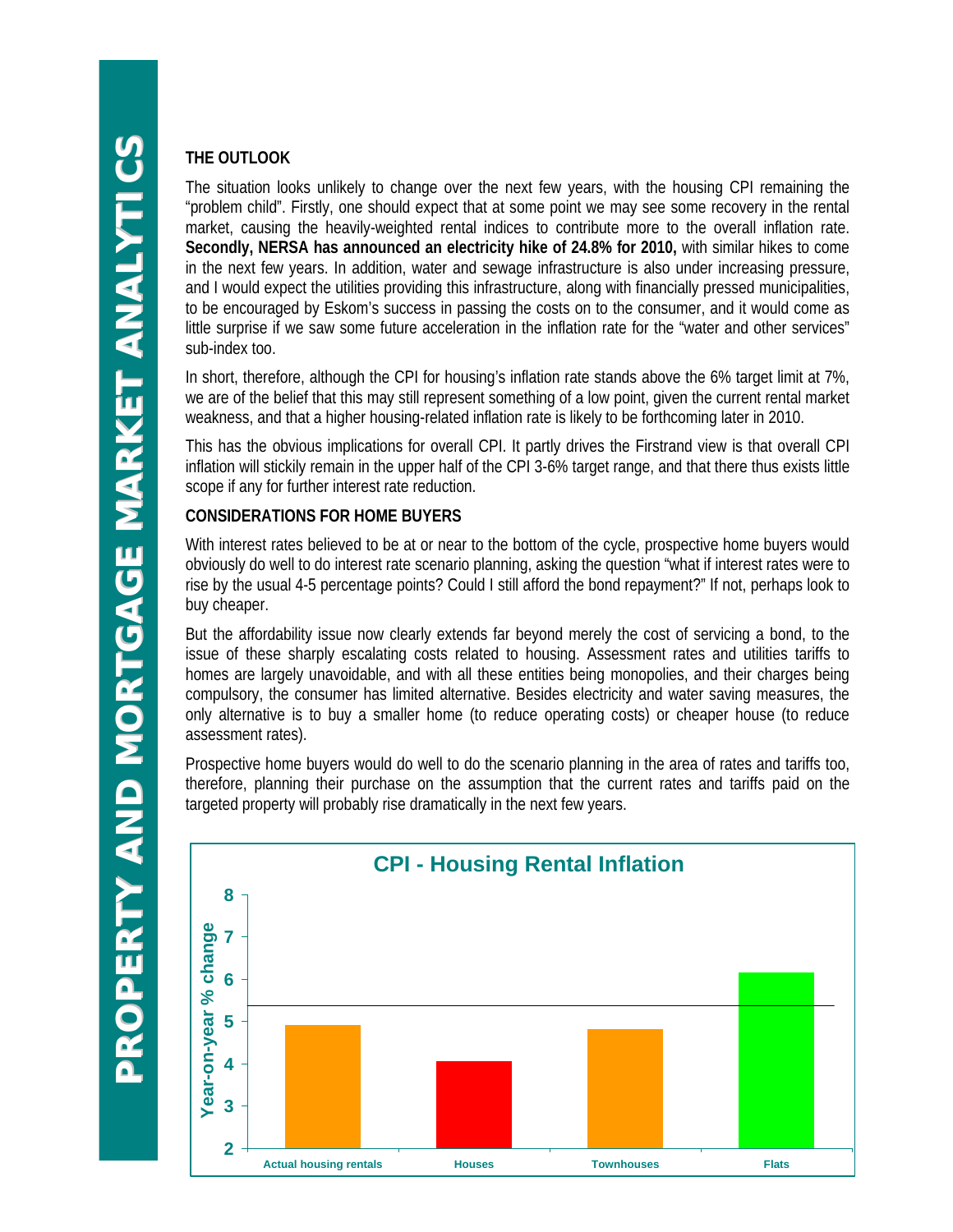|                                             | Aug-09 | <b>Sep-09</b> | <b>Oct-09</b> | <b>Nov-09</b> | $Dec-09$ | $Jan-10$ |
|---------------------------------------------|--------|---------------|---------------|---------------|----------|----------|
| <b>Key CPI Inflation Measures</b>           |        |               |               |               |          |          |
| <b>CPI - All Urban Areas</b>                | 108.5  | 108.9         | 108.9         | 108.9         | 109.2    | 109.5    |
| Y-o-Y % Change                              | 6.4    | 6.1           | 5.9           | 5.8           | 6.3      | 6.2      |
| <b>CPI Housing</b>                          |        |               |               |               |          |          |
| CPI - Housing and Utilities                 | 110.2  | 110.9         | 110.9         | 110.9         | 111.6    | 111.7    |
| Y-o-Y % Change                              | 7.8    | 7.6           | 7.4           | 7.4           | 7.0      | 7.0      |
| CPI - Actual housing rentals                | 106.6  | 107.6         | 107.6         | 107.6         | 108.7    | 108.7    |
| Y-o-Y % Change                              | 5.5    | 5.4           | 5.4           | 5.4           | 4.9      | 4.9      |
| - Houses                                    | 105.9  | 106.7         | 106.7         | 106.7         | 107.5    | 107.5    |
| Y-o-Y % Change                              | 5.1    | 4.7           | 4.7           | 4.7           | 4.1      | 4.1      |
| - Townhouses                                | 106.3  | 107.6         | 107.6         | 107.6         | 108.7    | 108.7    |
| Y-o-Y % Change                              | 5.2    | 5.5           | 5.5           | 5.5           | 4.8      | 4.8      |
| - Flats                                     | 107.6  | 108.9         | 108.9         | 108.9         | 110.3    | 110.3    |
| Y-o-Y % Change                              | 6.3    | 6.1           | 6.1           | 6.1           | 6.2      | 6.2      |
| CPI - Owner occupied housing rentals        | 105.6  | 106.6         | 106.6         | 106.6         | 107.5    | 107.5    |
| Y-o-Y % Change                              | 4.8    | 4.7           | 4.7           | 4.7           | 4.3      | 4.3      |
| - Houses                                    | 105.6  | 106.6         | 106.6         | 106.6         | 107.5    | 107.5    |
| Y-o-Y % Change                              | 4.8    | 4.7           | 4.7           | 4.7           | 4.3      | 4.3      |
| - Townhouses                                | 106.2  | 107.6         | 107.6         | 107.6         | 108.8    | 108.8    |
| Y-o-Y % Change                              | 5.1    | 5.5           | 5.5           | 5.5           | 5.0      | 5.0      |
| - Flats                                     | 107.7  | 109.1         | 109.1         | 109.1         | 110.6    | 110.6    |
| Y-o-Y % Change                              | 6.4    | 6.3           | 6.3           | 6.3           | 6.4      | 6.4      |
| CPI - Home Maitenance and Repairs           | 112.9  | 113.1         | 113.5         | 114.0         | 114.1    | 114.6    |
| Y-o-Y % Change                              | 8.3    | 7.3           | 6.5           | 6.2           | 5.8      | 5.4      |
| CPI - Housing - Water and other services    | 111.9  | 111.9         | 111.9         | 111.9         | 111.9    | 111.9    |
| Y-o-Y % Change                              | 9.4    | 9.4           | 9.4           | 9.4           | 9.4      | 9.4      |
| CPI - Housing - Electricity and other fuels | 141.1  | 141.1         | 141.0         | 141.1         | 141.1    | 141.1    |
| Y-o-Y % Change                              | 26.0   | 24.9          | 24.1          | 24.3          | 23.4     | 23.9     |
| <b>CPI Household Contents and Equipment</b> |        |               |               |               |          |          |
| CPI - Household Contents and Equipment      | 106.8  | 106.9         | 106.7         | 106.3         | 106.3    | 106.3    |
| Y-o-Y % Change                              | 6.1    | 5.2           | 4.8           | 4.2           | 3.8      | 2.6      |
| - Furnishings, floor coverings and textile  | 100.0  | 99.2          | 99.2          | 98.7          | 98.3     | 98.3     |
| Y-o-Y % Change                              | 0.1    | $-0.9$        | $-0.9$        | $-1.7$        | $-1.8$   | $-2.4$   |
| - Appliances, tableware and equipment       | 113.1  | 112.6         | 111.8         | 110.7         | 110.1    | 110.6    |
| Y-o-Y % Change                              | 11.2   | 9.5           | 8.5           | 7.1           | 6.4      | 2.1      |
| - Supplies and services                     | 109.9  | 110.9         | 110.8         | 110.7         | 111.4    | 111.2    |
|                                             | 8.9    | 8.3           | 7.9           | 7.7           | 7.2      | 6.9      |
| Y-o-Y % Change                              | 107.2  | 108.5         | 108.5         | 108.5         | 109.7    | 109.7    |
| - Domestic worker wages                     |        |               |               |               |          |          |
| Y-o-Y % Change                              | 6.3    | 6.4           | 6.4           | 6.4           | 6.2      | 6.2      |
| CPI - Insurance                             | 111.4  | 112.2         | 112.2         | 112.2         | 112.3    | 113.3    |
| Y-o-Y % Change                              | 10.5   | 11.2          | 12.0          | 12.0          | 12.2     | 11.6     |

# **Consumer Inflation - Housing and Related**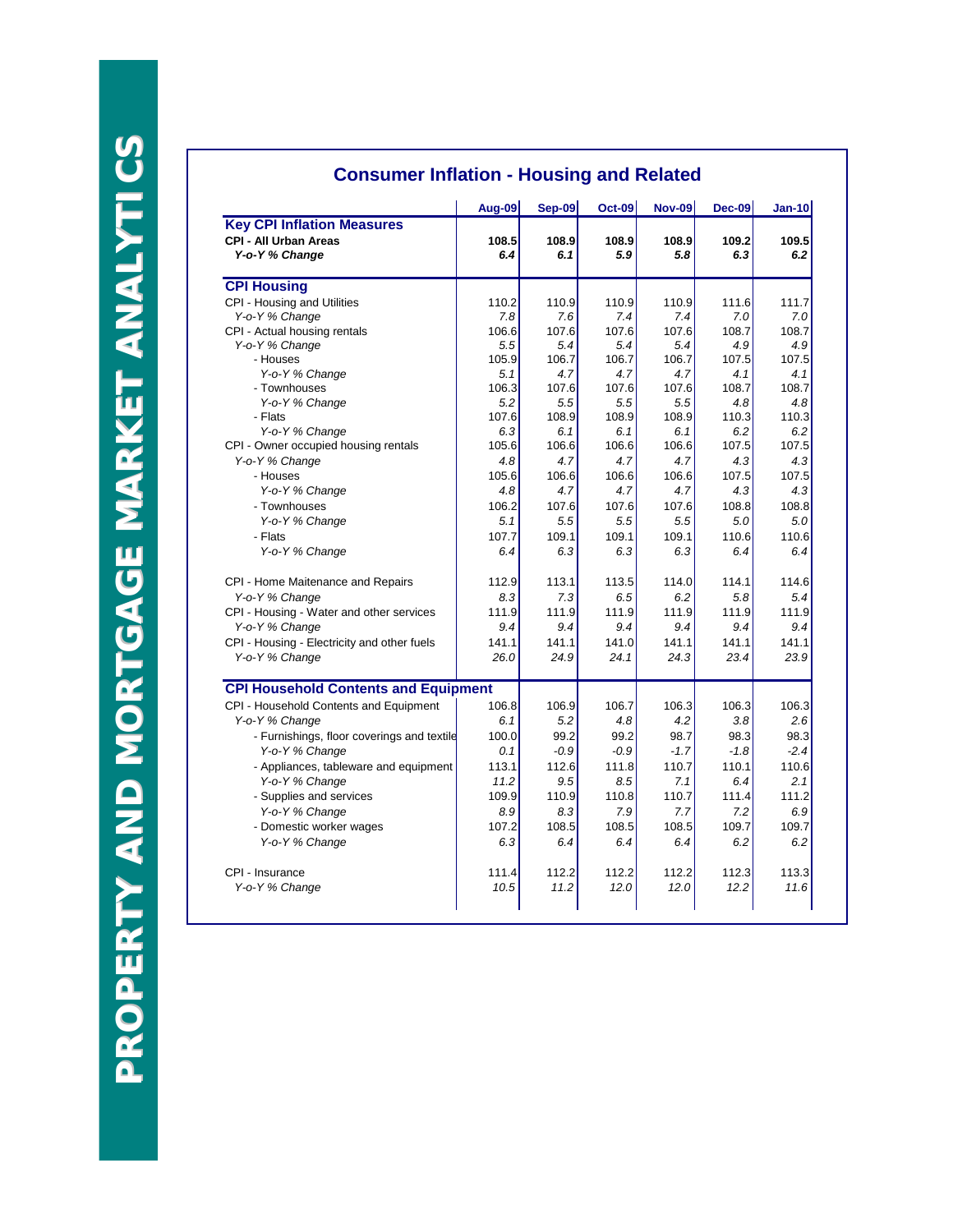### **A NOTE ON THE LONG TERM IMPLICATIONS FOR RESIDENTIAL PROPERTY**

**These property-related "rates and tariffs" increases have a number of potential impact points for homeowners as well as some of their service providers.**

- Firstly, the obvious way of countering home operating cost increases is to buy a smaller home on a smaller stand, with less electricity and water-consuming luxuries such as a large garden, swimming pool and domestic workers' quarters.
- Secondly, and something that goes hand in hand with buying a smaller and more manageable home, is to jettison certain services such as domestic home and garden staff. This provides significant policy challenges to government, as the domestic worker sector has been an important employer of less skilled people.

Declining average size of stand and of home, and resultant diminishing use of domestic workers by the average middle class suburbanite, has arguably been a long term gradual trend taking place for a few decades. This has been due to increasing land scarcity around major metros, an ongoing trend. But adding sharp rapid increases in housing-related services costs to the mix can speed up the trend in increasing demand for smaller properties relative to big ones. In the short term, it is tough for the household sector to adapt, as it is not possible to rapidly change the composition of housing stock. Many home owners bought homes some years ago when costs relating to home operation were relatively cheap. Adjustment is a long term process, and there could well be insufficient supply of smaller-sized units to facilitate a rapid adjustment.

We accept that infrastructure investment demands along with environmental issues may make more costly water and electricity a "necessary evil" in years to come. In addition, somebody will be required to pay for a comprehensive public transport system, one of the further big issues that will be in the headlines during this decade, and densification of living will probably be necessary along transport corridors in order to provide the "mass demand" for such services. This may necessitate government financial/tax incentives for densification in certain areas too.

It must be appreciated, however, that when property is involved, adapting to major cost changes such as the above is a slow and costly process. One would have hoped, therefore, that sanity would prevail and that the up-scaling of tariffs would be phased in more gradually, allowing the housing market, as well as the domestic worker labour market, and importantly the urban planners, time to adapt gradually.

These are the "new residential property affordability" issues set to be a key focus in the new decade, and we believe that this will lead to returns on smaller-sized residential units outperforming the larger ones during the current decade, as households increasingly try to adapt to steadily rising home operating costs. The CPI for housing shows recent rental inflation exceeding that of townhouses, which in turn exceeds the rental inflation on houses. While this is believed to be the result of recent income pressures rather than tariff increases, the tariff increases are expected to encourage "more of the same", i.e. a trend towards densification in smaller-sized units on smaller sized stands, with less luxuries such as domestic workers' quarters and swimming pools. In addition, this long term trend may be sped up.

The next section will show graphs compiled from FNB valuations data, indicating that the "cut-back" process has indeed already been in play for a few decades. The focus, however, was traditionally more on stand size reduction along with servants quarters and swimming pool reductions, but less on building size reduction. During the current decade we expect to see a far more significant reduction in average size of residential building too.